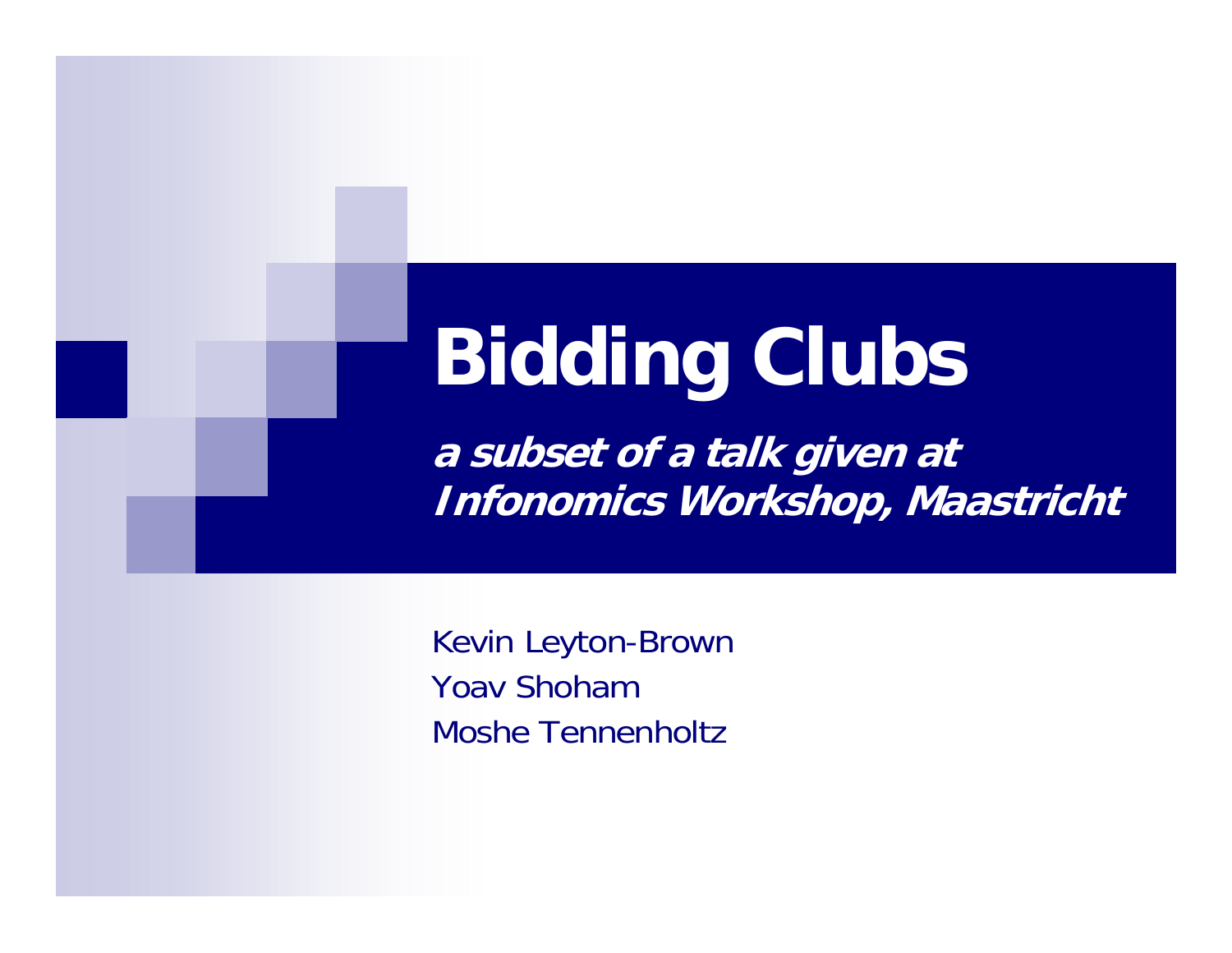#### **What kind of intelligent system could help bidders in an auction?**

- p. proxy bidders (eBay, etc.)
	- $\Box$ really just transform English into 2<sup>nd</sup>-price auction
- $\mathbb{R}^2$ automation
- $\mathbb{R}^2$ aggregation of information from different auctions
- ×. bidding advice, decision support
- $\mathbb{R}^2$  bidding clubs
	- $\Box$  instead of helping one user, help a group
		- $\mathcal{L}_{\mathcal{A}}$ aggregate bidders' market power
		- F unlike "buyer clubs", bidders' interests not aligned
	- П self-enforcing collusive agreement: increase expected utility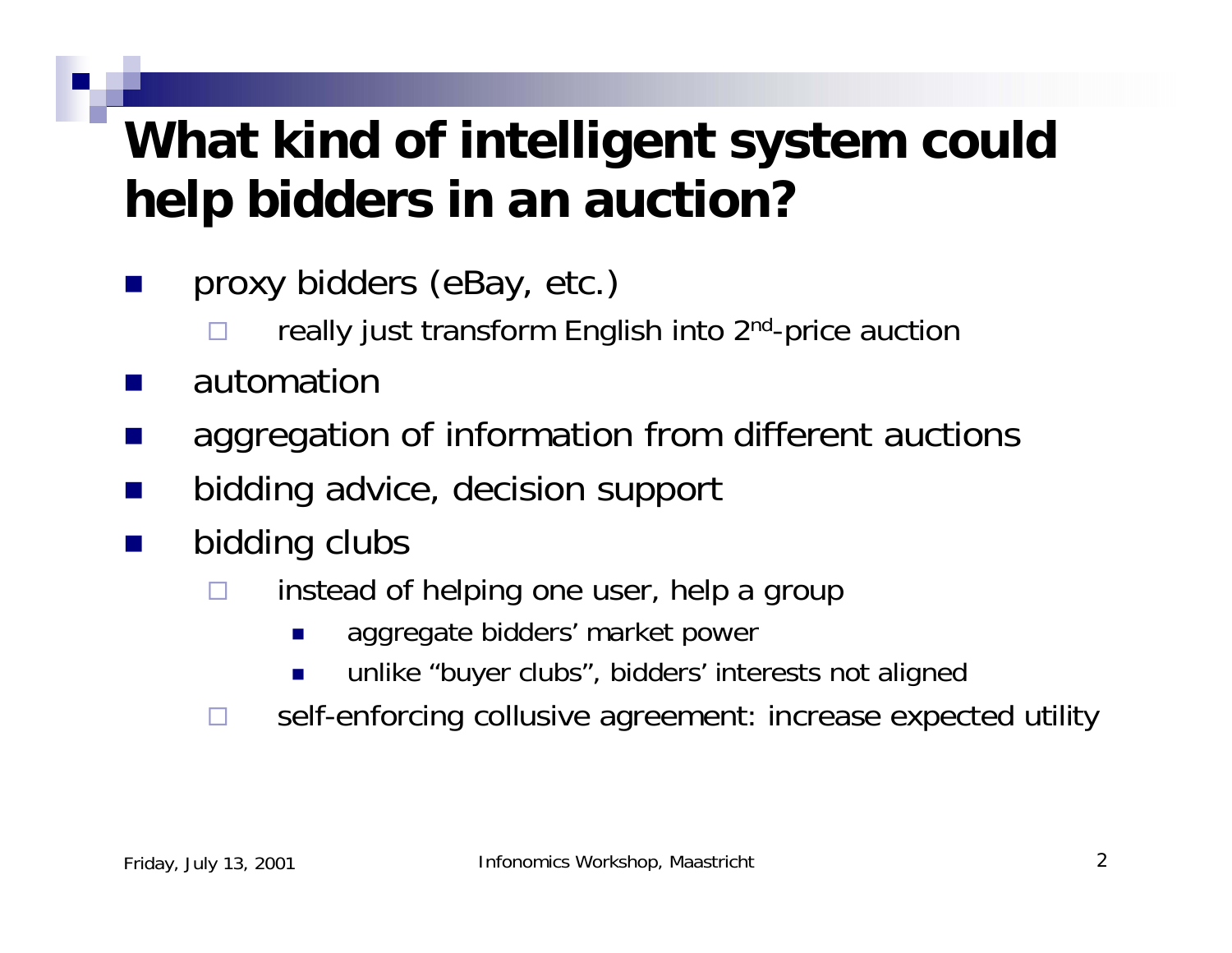# **Collusion Example**

- $\mathbb{R}^2$  Imagine a first-price auction with 6 bidders, 3 of whom decide to collude in advance
	- $\Box$  Is there a pre-agreement that can benefit some, but penalize none?
- $\mathbb{R}^2$  Naïve proposal:
	- $\Box$ each bidder submits her valuation
	- □ the two low bidders drop out
	- $\Box$  the bidder with the highest valuation bids lower in the main auction
	- Bidders have an incentive to lie in the pre-auction!
		- $\Box$  this is true even if the high bidder pays the other two to drop out

p.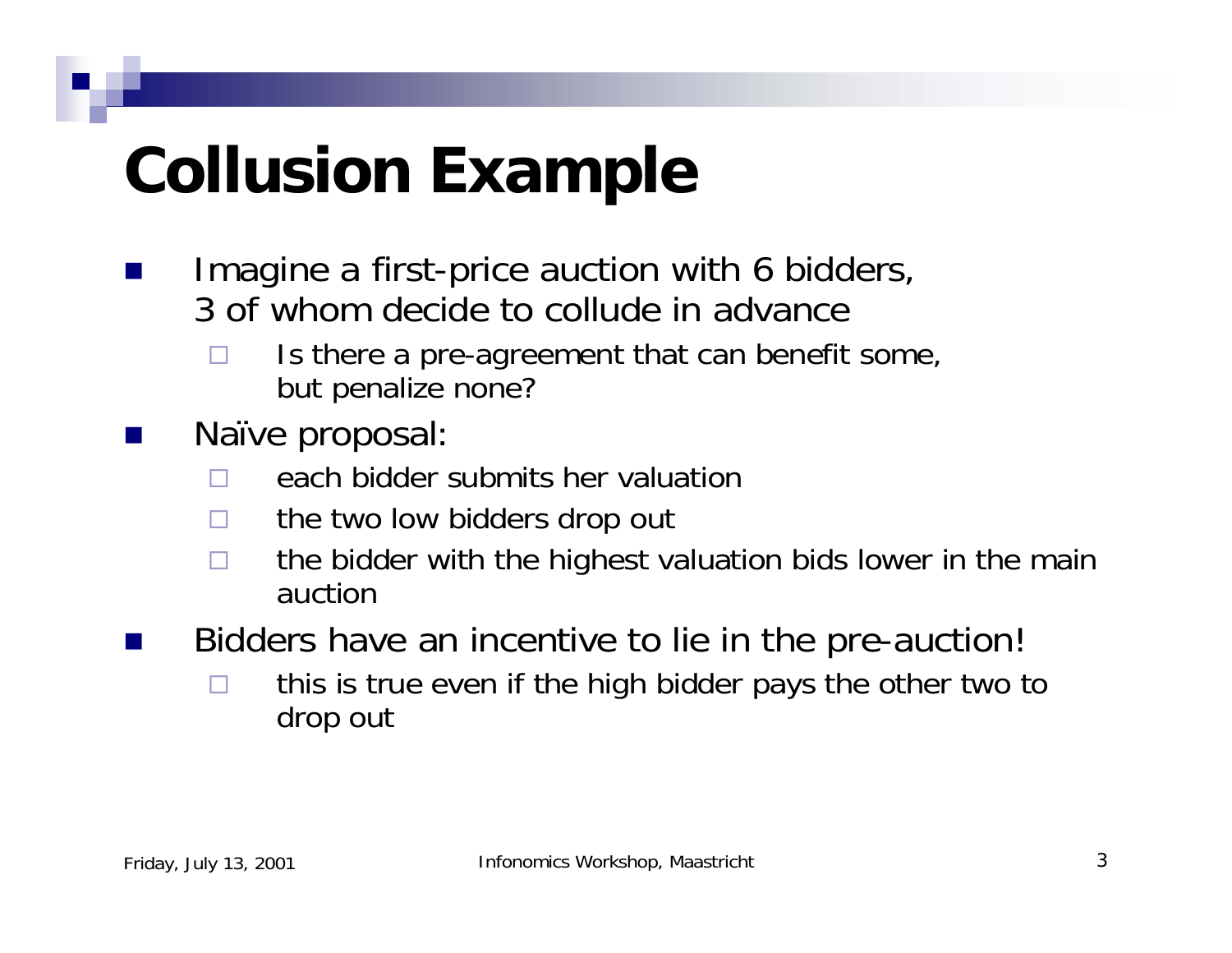# **Bidding Clubs**

with Y. Shoham, M. Tennenholtz (EC'00)

- **Service Service**  Bidders:
	- $\Box$  $N = \{1, 2, ..., n\}$ : a set of bidders who will participate in an auction, *A*
	- $\Box$  $G \subset N$ : a set of bidders who are invited to participate in a pre-auction
	- Coordinator *c*:
		- $\Box$  Can *<sup>c</sup>* hold a pre-auction that will benefit some of *G* and penalize none?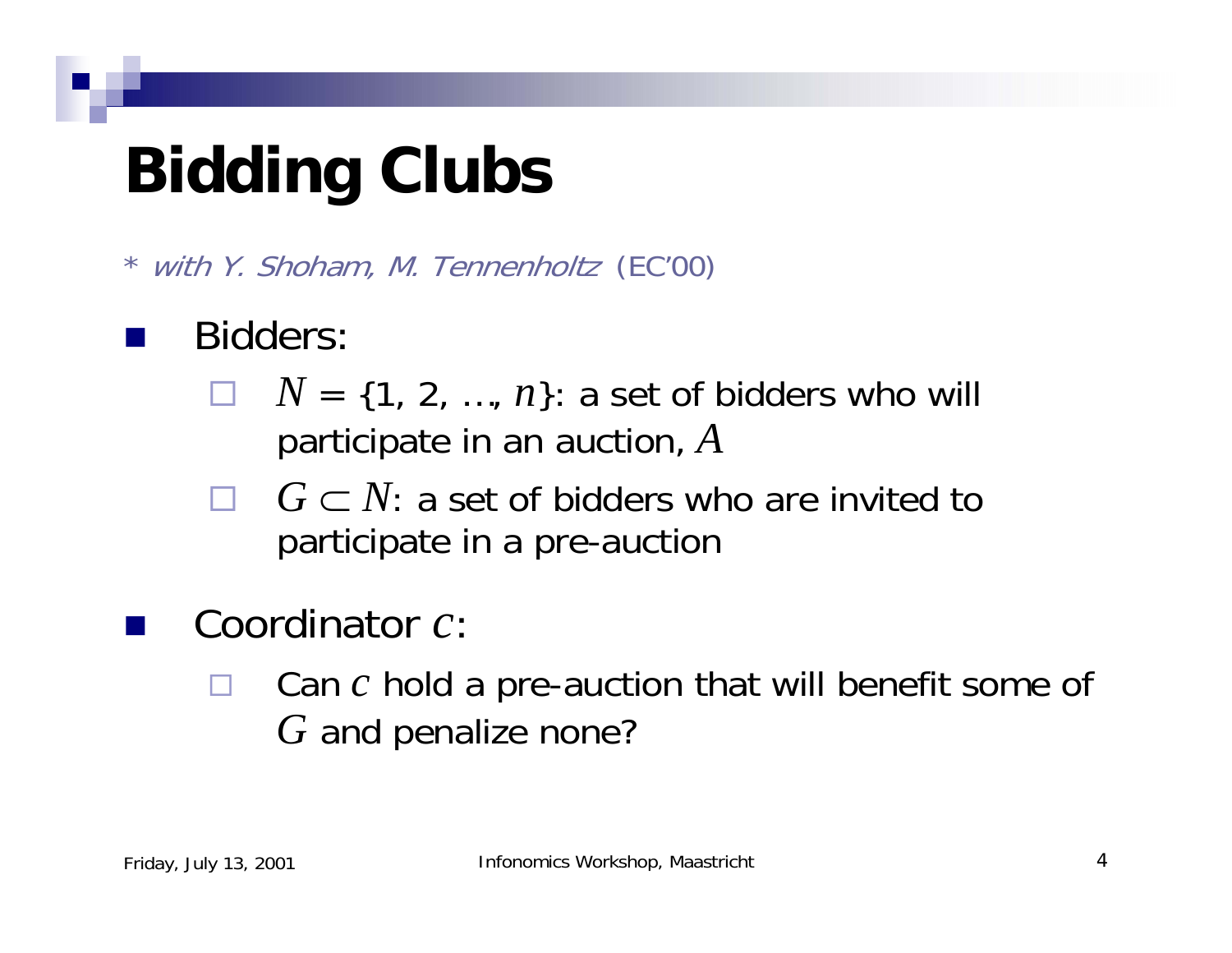# **Assumptions: Coordinator**

The coordinator:

- invites some subset of bidders to participate  $\Box$ non-binding invitation
- may enforce payments from, between bidders
- cannot cost money to operate
- **Service Service**  acts only as a representative of bidders
	- $\Box$ why can it be trusted to act reliably?
	- $\Box$  one way of looking at it is that *<sup>c</sup>* combines with *A* to form a new mechanism
	- $\Box$ *<sup>c</sup>*'s behavior is fully specified, common knowledge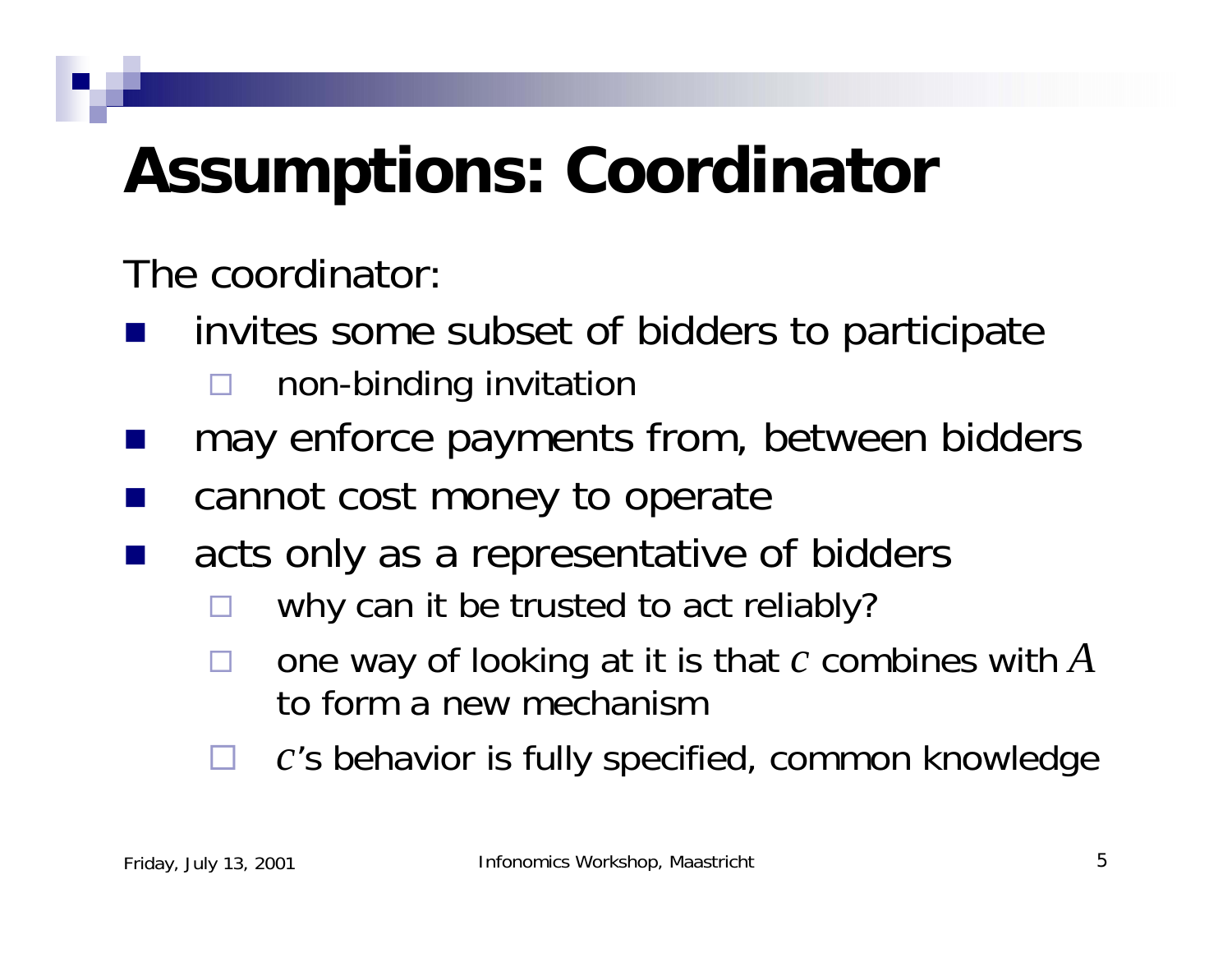## **Assumptions: Bidders**

- IPV model, no externalities
- $\mathcal{L}_{\mathcal{A}}$ IID from distribution *F*
- First-price auction equilibrium bid:  $\Box$  *b*(*F*, *n*, *v*)
- *F* regular: *b*(*F*, *<sup>n</sup>*+1, *vi*) > *b*(*F*, *n*, *vi*), *<sup>n</sup>* <sup>≥</sup> <sup>2</sup>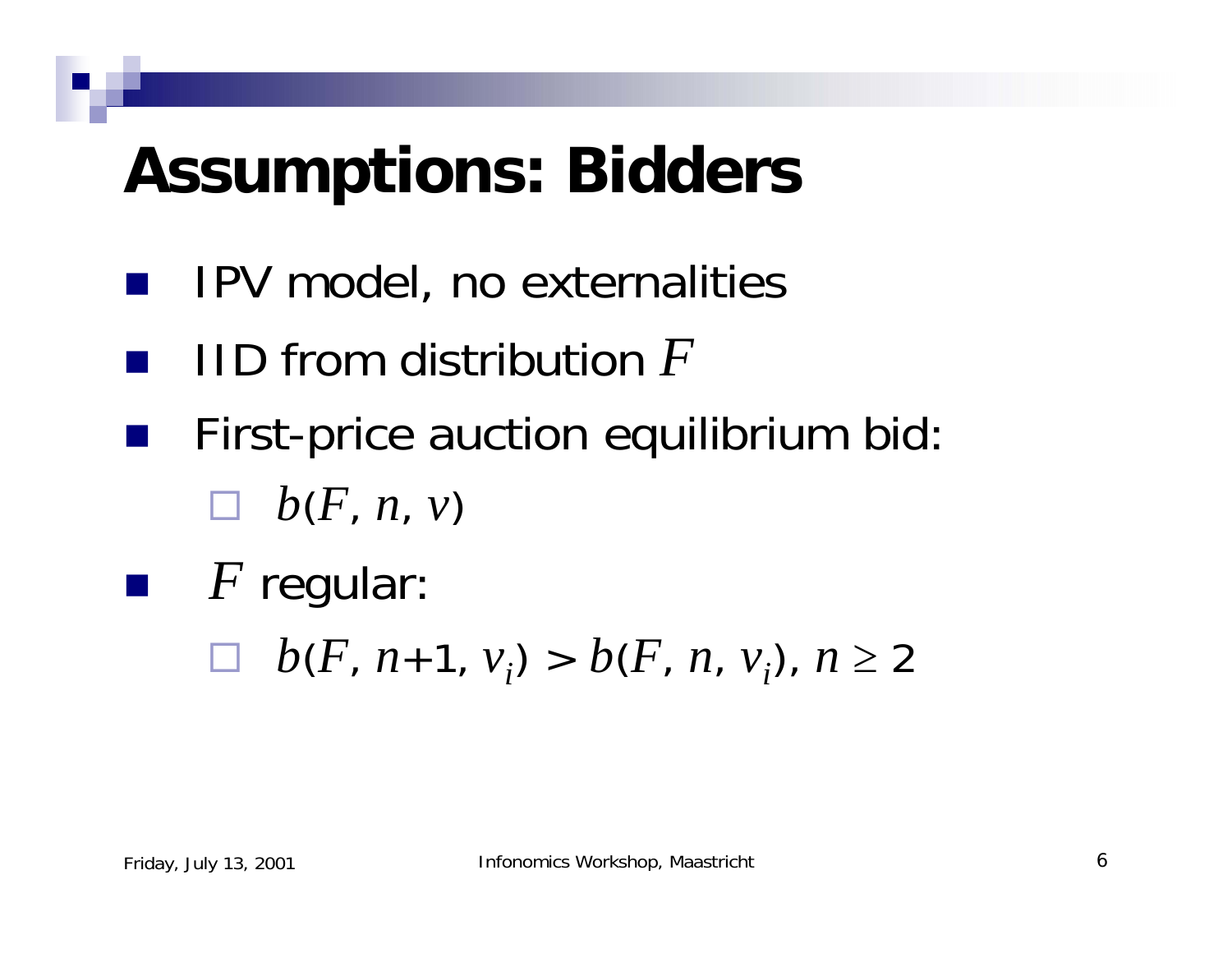#### **Deviation from standard GT setting**

- Uninvited agents are not aware of the possibility of the existence of a coordinator
	- $\Box$  they believe that each bid placed corresponds to a single bidder
		- P. they may be wrong about the number of bidders "actually" participating in auction
	- $\Box$ Is this realistic? Maybe so for electronic auctions.

#### Equilibrium concept

 $\Box$ "Bayes-Nash with misconceptions"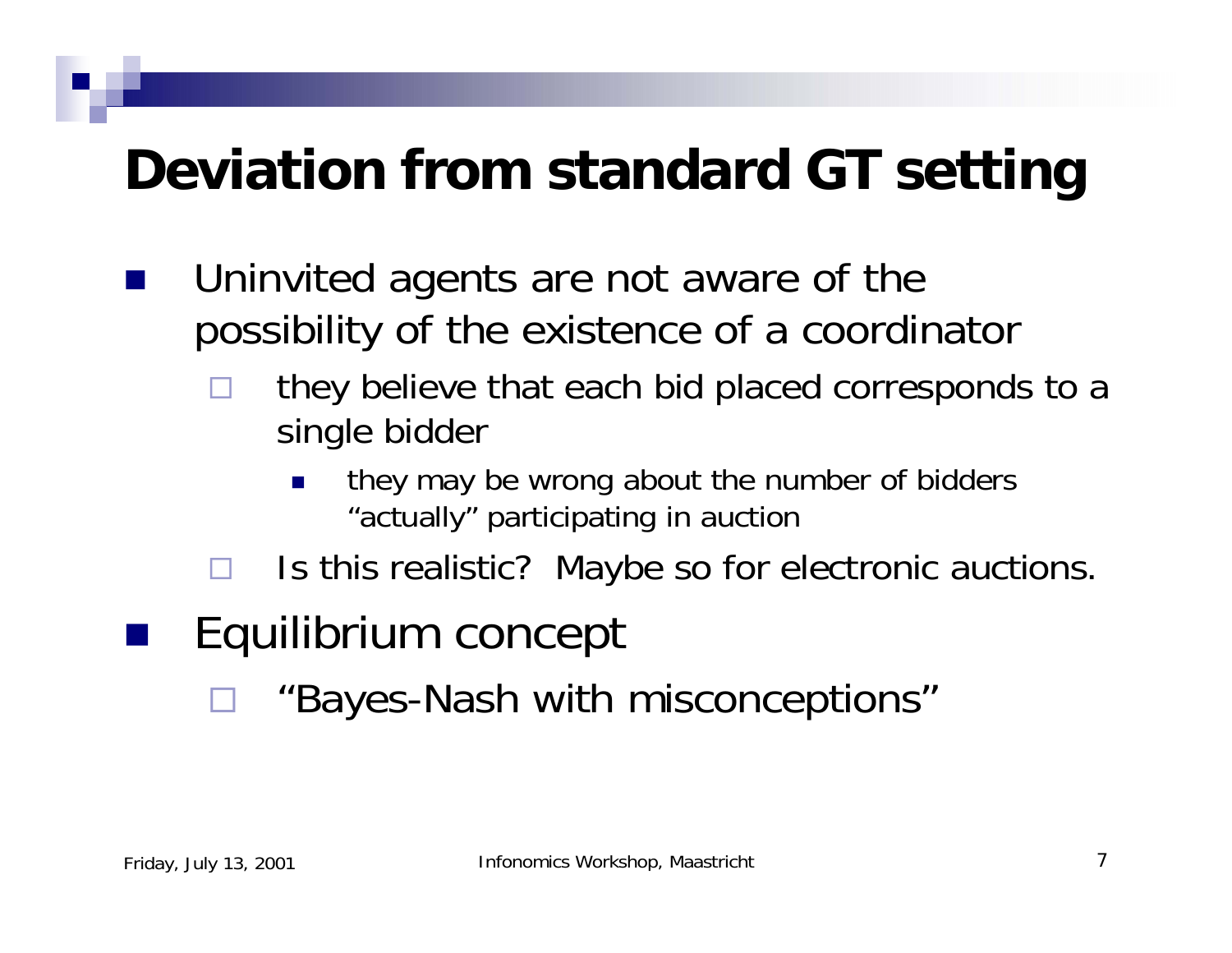# **Bidding Club Protocol**

- 1. Coordinator *c* invites agents from *G* to participate in a pre-auction
- 2.Bidders decide whether to accept the invitation
- 3. *c* asks agents for their valuations
	- $\Box$ agents may lie!
- 4. *c* bids on behalf of some or all bidders in the main auction
- 5. *c* may impose monetary transfers between and from bidding club members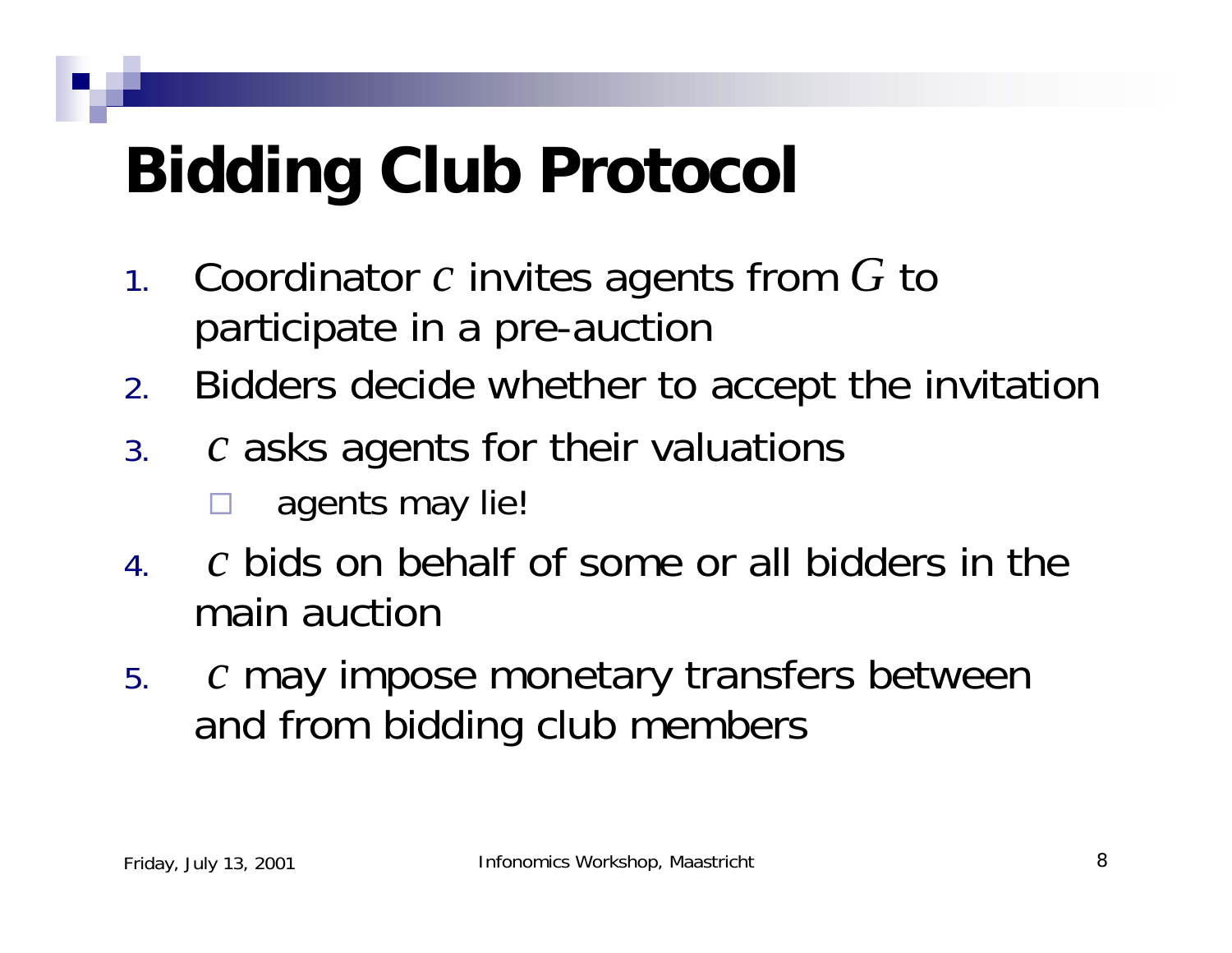### **Problem Illustration**

**(assuming all invited bidders participate in the pre-auction)**

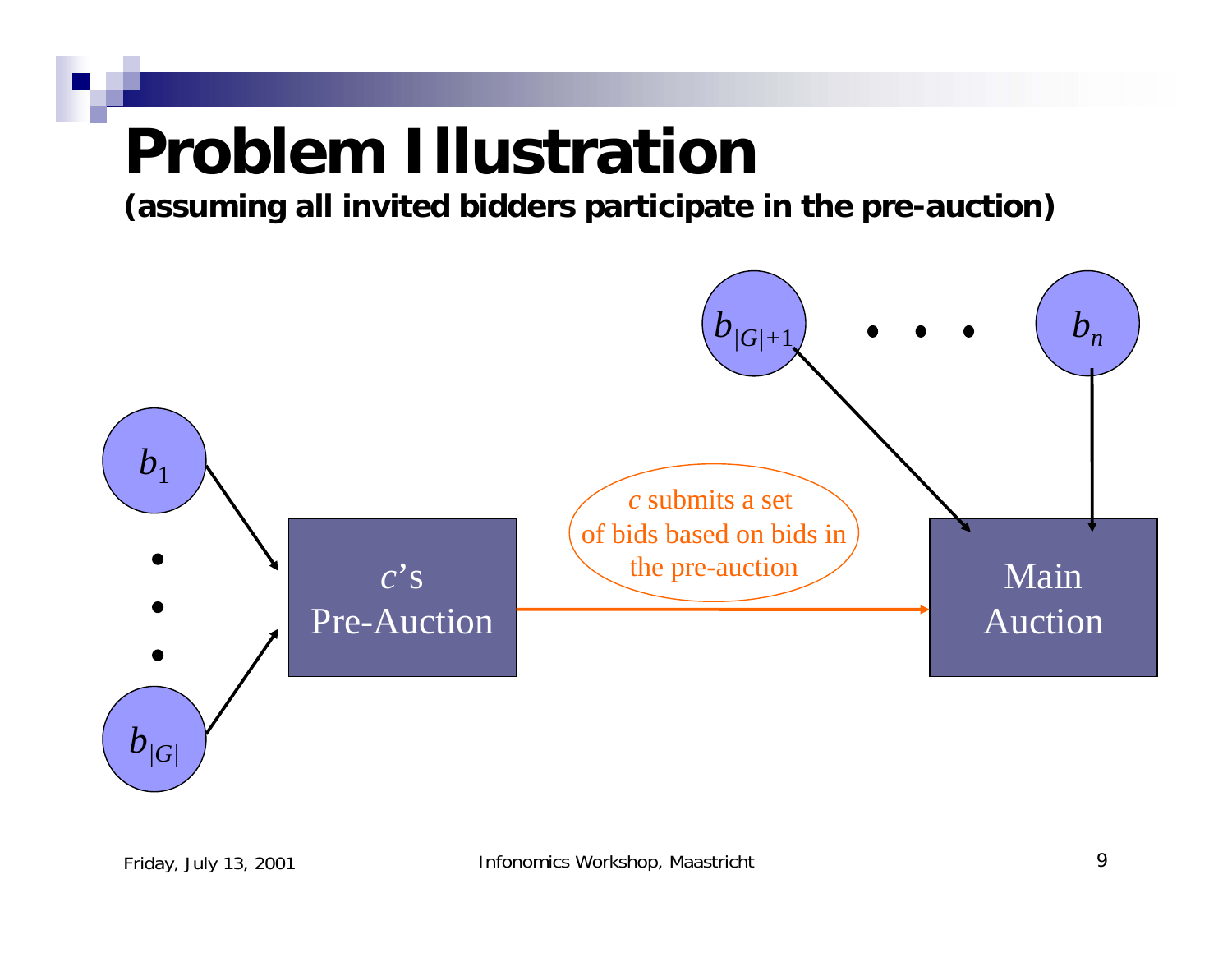# **Utility-Improving Coordinator**

1. Every agent in *G* who would have participated in *A* will choose to participate in the bidding club

2. Each agents' expected utility from participating in the bidding club is greater than his expected utility in *A*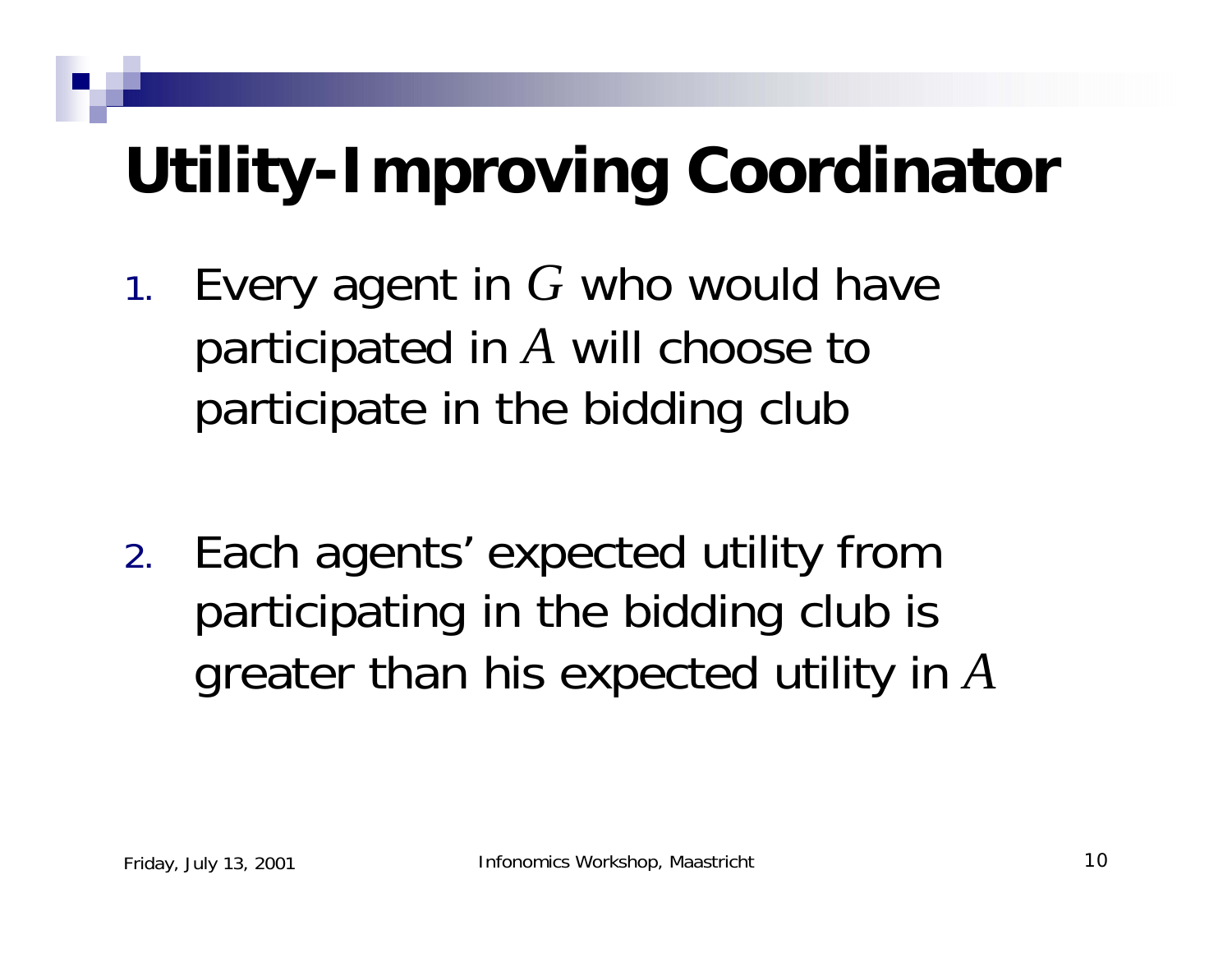## **Second-Price Auction: Protocol**

\* in the spirit of Graham & Marshall, 1987

A utility-improving coordinator exists for second-price auctions.

- 1.Agents from *G* submit valuations to coordinator *<sup>c</sup>*
- 2. If any agent chose not to participate:
	- $\sim$  submit a bid for each agent *i* who did elect to participate with price offer  $v_i$ , and end the protocol
- 3.Let  $v_1$ ,  $v_2$  be the two highest valuations announced, by agent 1 and agent 2 respectively
- 4.Only agent 1 is represented in the main auction, with a bid of  $v_1$
- 5.If agent 1 wins, he must pay  $v_{sec}$  to the auctioneer and max( $v_{2}$  – *vsec* , 0) to *<sup>c</sup>*
- 6.*c* gives a payment of *p* to all agents in *G*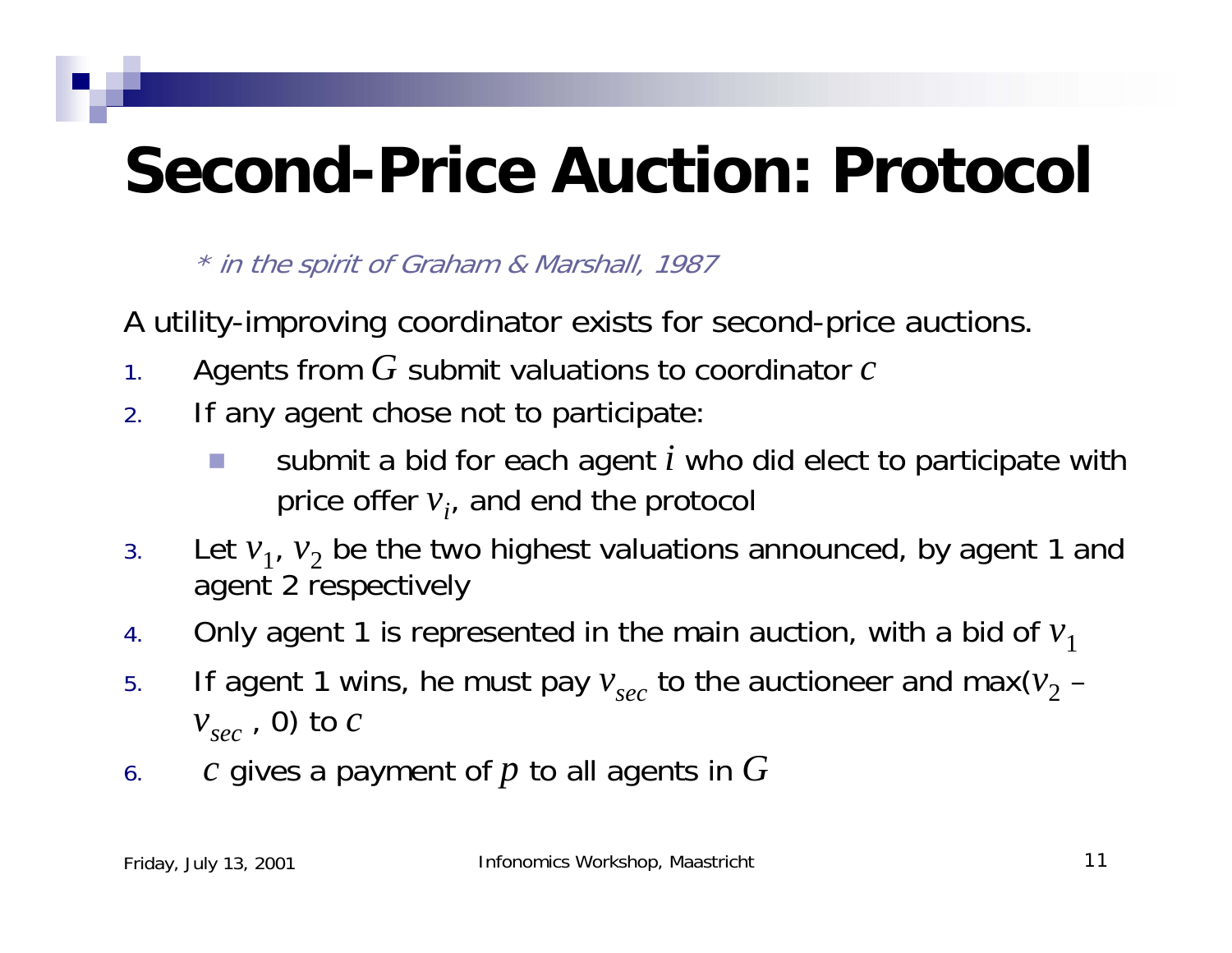# **Calculating** *p*

Assume agents truthful, participate

- $\mathbb{R}^2$  Taking into account only *<sup>n</sup>*, *|G|*, *F*, it is possible for *<sup>c</sup>* to calculate his expected gain, *g*
	- □ *<sup>c</sup>* gains whenever both the global highest and secondhighest bids are members of the bidding club
- p. Pick any  $s \geq |G|$ ; set  $p = g/s$
- $\mathbb{R}^2$  On expectation *<sup>c</sup>* will:
	- □ be budget balanced when *<sup>s</sup>*= *|G|*
	- П make a profit when *<sup>s</sup>*> *|G|*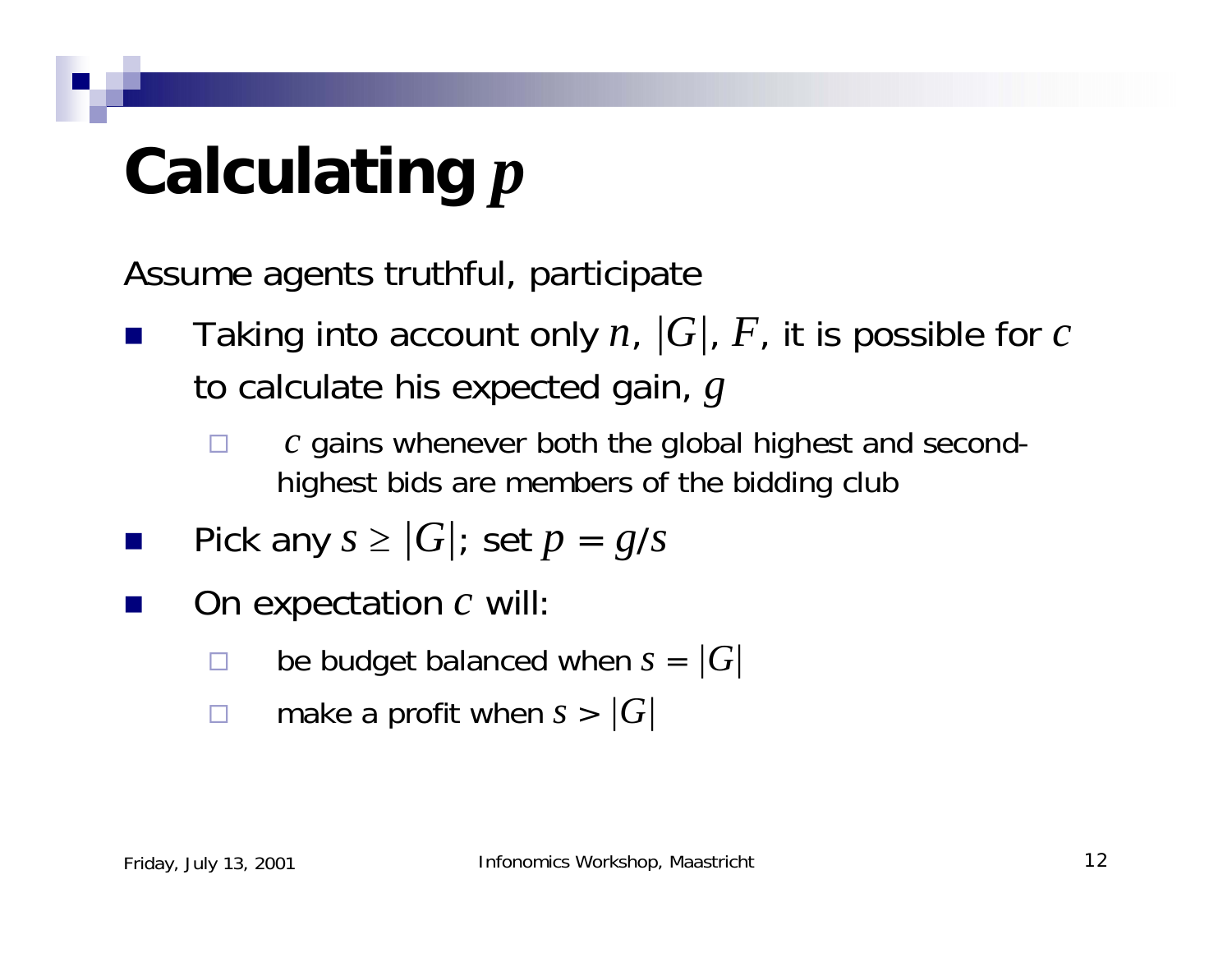# **Why this works**

- p. Incentive Compatibility:
	- $\Box$ With  $p = 0$ , the allocation rule and payment rule are exactly the same as in second-price auction
		- П the standard argument for incentive compatibility applies
	- □ *p* does not depend on agents' declarations, so this payment does not affect agents' strategies
	- The bidding club increases agents' expected gain
		- $\Box$  Exactly the same outcome as in second-price auction
			- П But: all bidders receive an additional payment of *p* > 0
		- П Declining participation is not informative:
			- $\mathcal{L}_{\mathcal{A}}$ All bidders from *G* will bid their valuations

 $\mathbb{R}^2$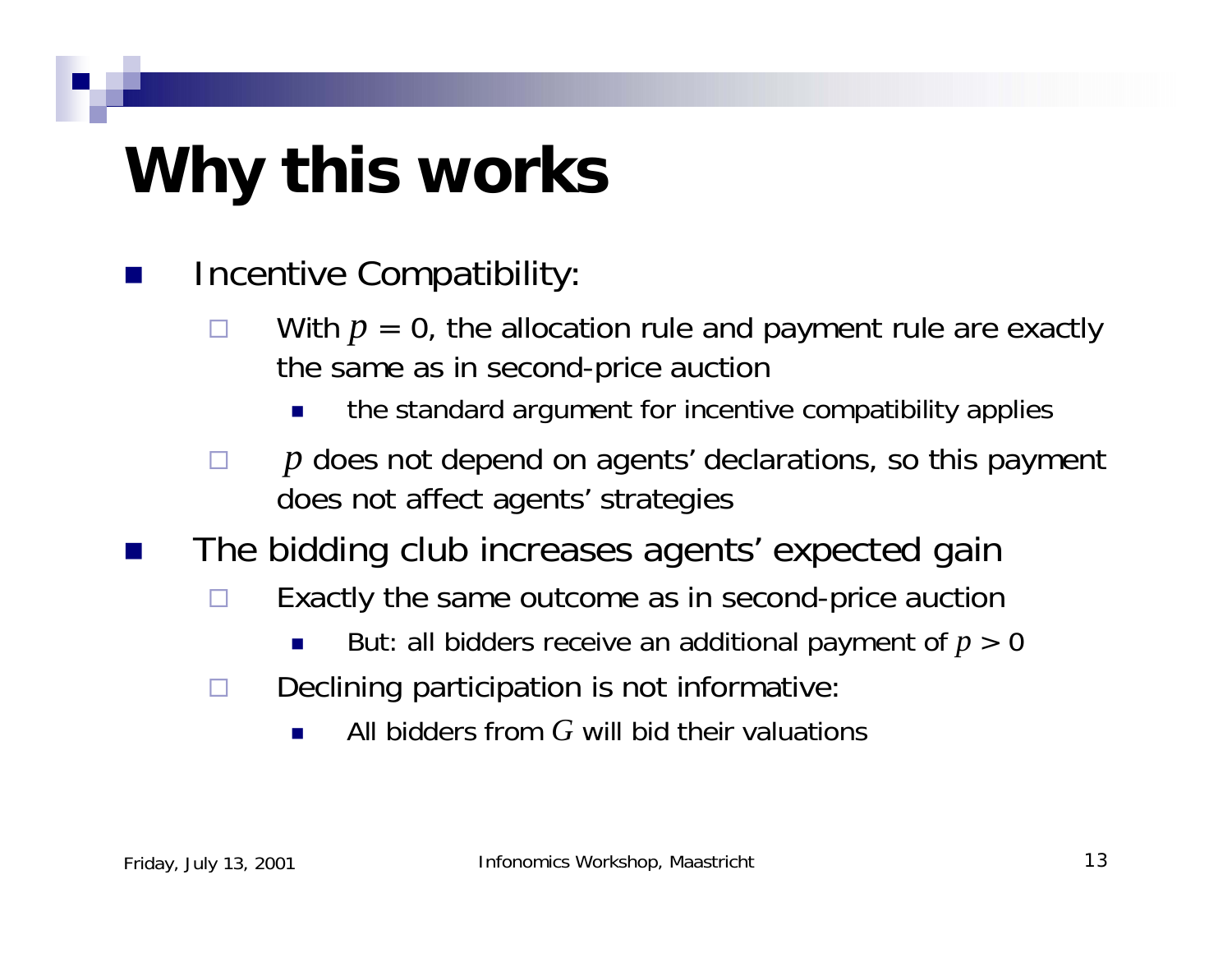## **Observations**

- The coordinator's maximum loss in a given round is  $\sqrt{G/p} = \sqrt{G/g/s}$ .
	- $\Box$  Since *<sup>s</sup>* may be arbitrarily big, maximum loss may be set arbitrarily close to 0
	- $\Box$ *<sup>c</sup>* keeps all but an arbitrarily small fraction of *g*
- Efficiency of the auction is preserved
	- $\Box$  Revenue equivalence: doesn't hold because a bidder in *G* who bids 0 can still gain *p*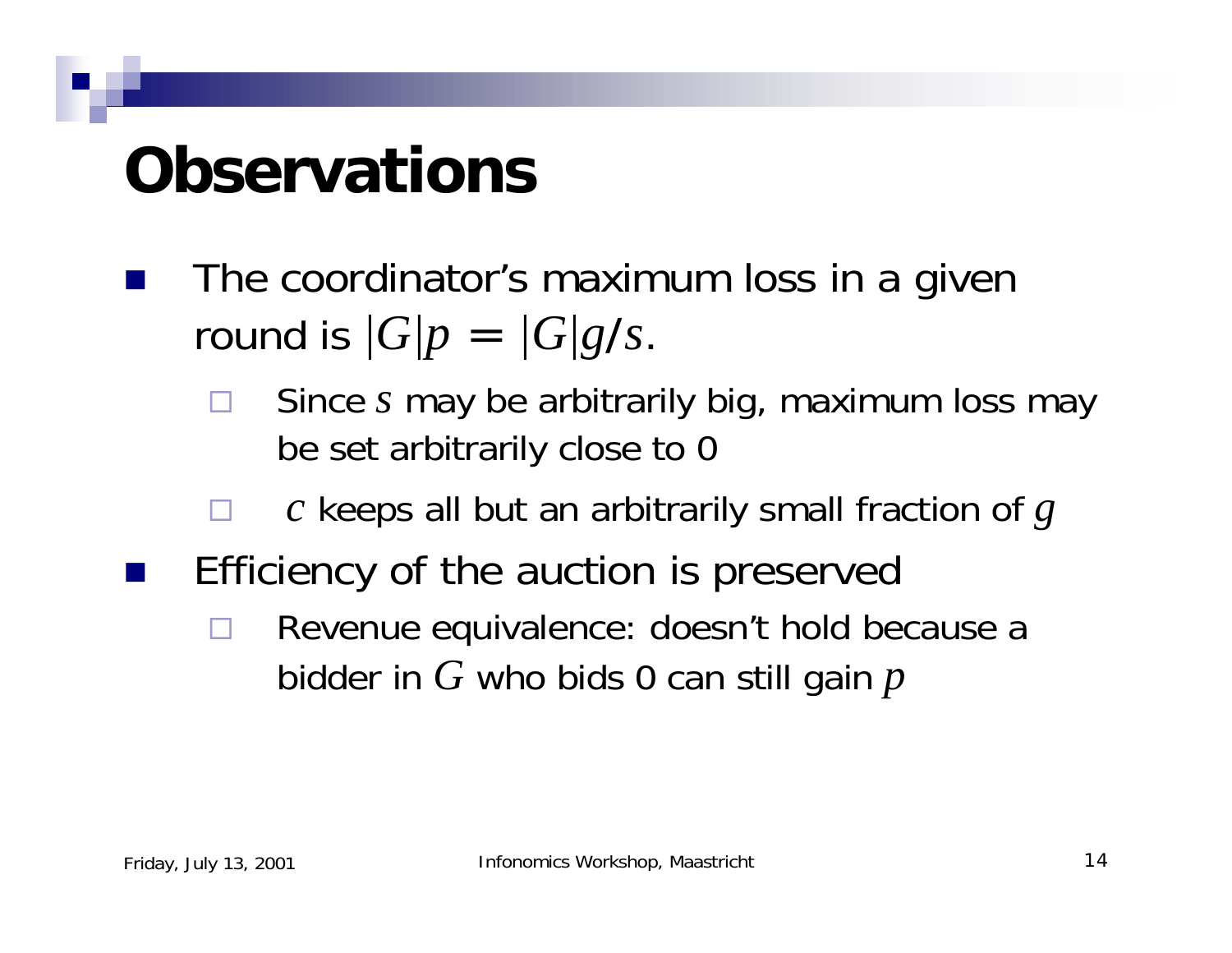## **First-Price Auction: Protocol**

A utility-improving coordinator exists for first-price auctions

- 1.Agents from *G* submit valuations to *<sup>c</sup>*
- 2. If any agent declined to participate
	- $\sim$  submit a bid for each agent *i* who did elect to participate with price offer  $b(F, n, v_i)$ , and end the protocol
- 3. Submit a bid for (only) the bidder from *G* with the highest valuation, of  $b(F, m, v_1)$ ,  $m = n - |G| + 1$
- 4.If he wins, his payment to *c* is  $b(F, n, v_1)$  -  $b(F, m, v_1)$
- 5.*c* gives a payment of *p* to all agents in *G*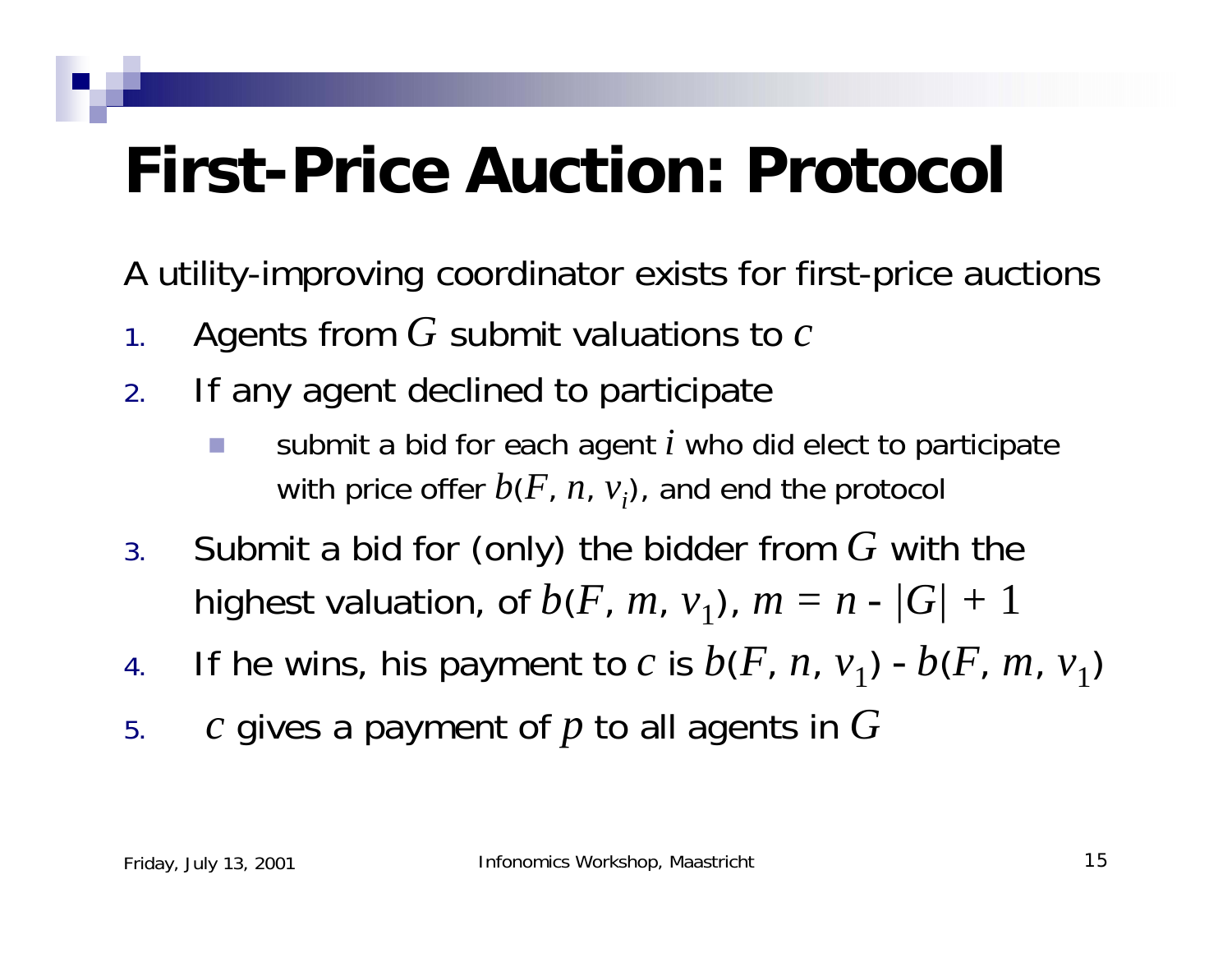# **Calculating** *p*

Assume agents truthful, participate

- Taking into account only *<sup>n</sup>*, *|G|*, *F*, it is possible for *<sup>c</sup>* to calculate his expected gain, *g*
	- $\Box$ *c* gains  $b(F, n, v_1)$  -  $b(F, m, v_1)$  whenever the globally highest bidder is a member of *G*
	- Pick any  $s \ge |G|$ ; set  $p = g/s$  as before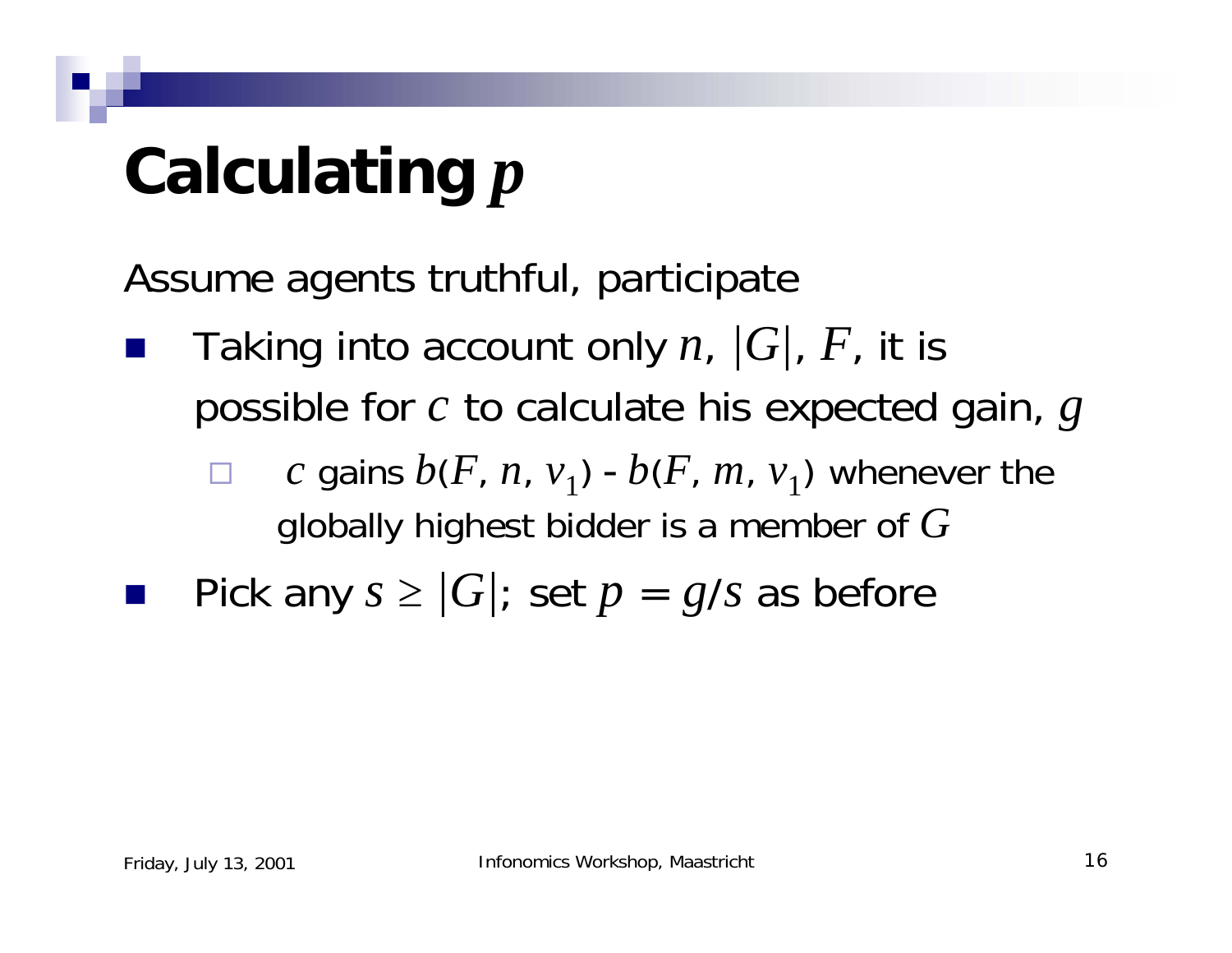# **Why this works**

 $\mathbb{R}^2$ Incentive Compatibility:

H

- □ With  $p = 0$ , the allocation rule and payment rule are exactly the same as in first-price auction
	- *<sup>c</sup>*implements a revelation mechanism
- $\Box$  *p* does not depend on agents' declarations, so this payment does not affect agents' strategies
- The bidding club increases agents' expected gain
	- □ Exactly the same outcome as in first-price auction
		- H But: all bidders receive an additional payment of *p* > 0
	- п Declining participation is not informative:
		- П Every agent in *G* will follow the equilibrium strategy
- The bidding club benefits agents outside *G*
	- □ their equilibrium bids are reduced

 $\mathbb{R}^2$ 

 $\mathbb{R}^2$